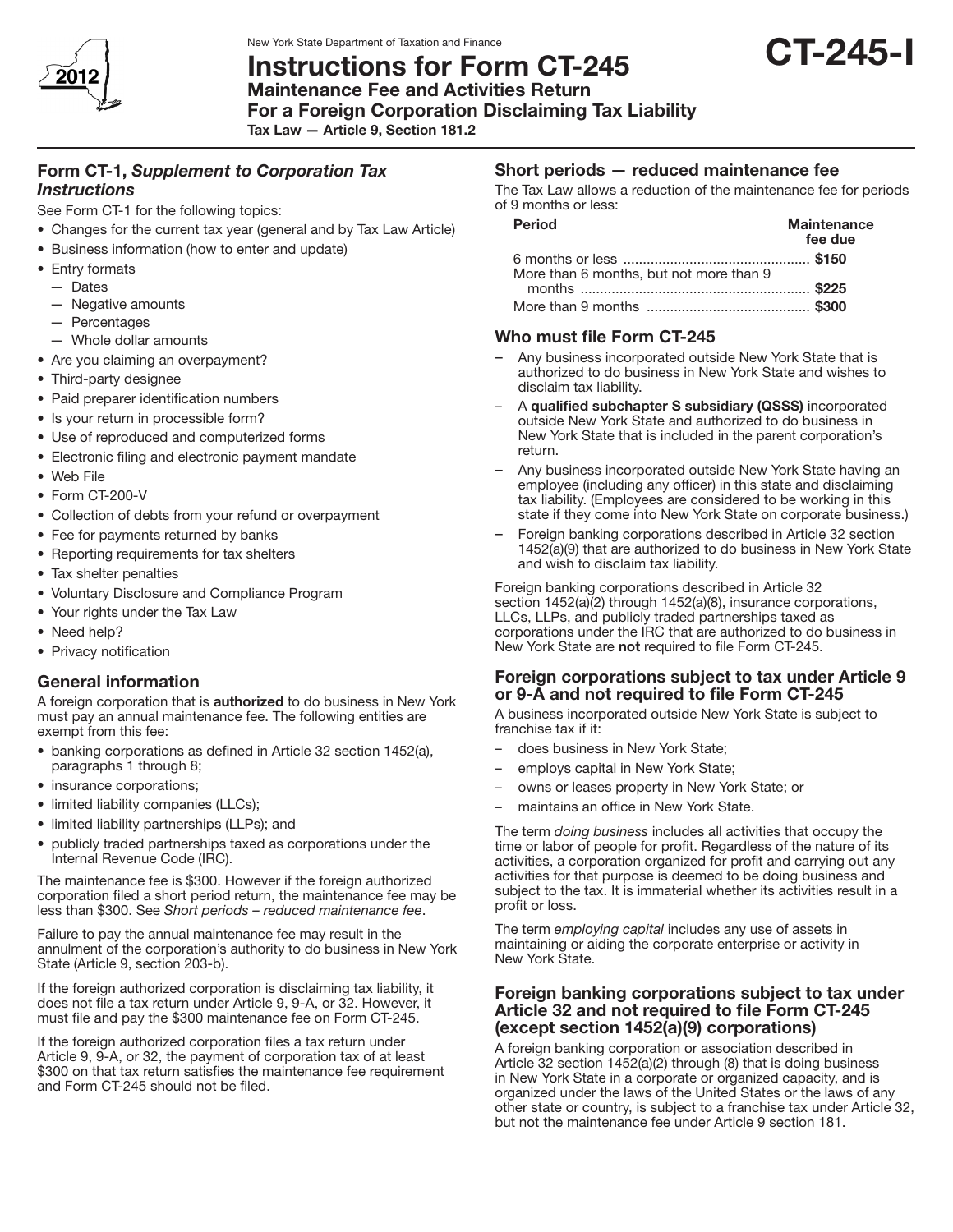#### Page 2 of 3 CT-245-I (2012)

## Activities deemed insufficient to subject a foreign corporation to tax under Article 9, 9-A, or 32

A foreign corporation is not considered to be doing business, employing capital, owning or leasing property, or maintaining an office in New York State because of one or more of the following activities:

- the maintenance of cash balances with banks or trust companies in New York State;
- the ownership of shares of stock or securities kept in New York State in a rented safe deposit box, safe, or vault, or if pledged as collateral security, or deposited in safekeeping or custody accounts with banks, trust companies, or brokers who are members of a recognized security exchange;
- any action by a bank, trust company, or broker that is incidental to the rendering of safekeeping or custodial service to the corporation;
- the maintenance of an office in this state by one or more officers or directors of the corporation who are not corporation employees; or
- the keeping of a corporation's books or records in New York State by someone other than an employee of the corporation.

In addition, a foreign corporation is not considered to be doing business, employing capital, owning or leasing property, or maintaining an office in New York State under Article 9-A because of one or more of the following activities:

- the use of a non-affiliated fulfillment service or the ownership of property stored on the premises of such fulfillment service (see TSB-M-98(7)C, *1998 Summary of Corporation Tax Legislative Changes*); or
- the participation in trade shows in New York State for 14 days or less during its tax year for federal income tax purposes. This is regardless of whether the corporation has employees or other staff present at the trade shows, providing that:
	- the corporation's trade show activity is limited to displaying goods or promoting services;
	- no sales are made at the trade show; and
	- any orders received are sent outside New York State for acceptance or rejection and are filled from outside the state.

## When to file

File this return within 2½ months after the end of your annual reporting period. New York State Tax Law does not provide for an extension of time to file Form CT-245.

#### Where to file

Mail returns to: NYS CORPORATION TAX PROCESSING UNIT PO BOX 22038 ALBANY NY 12201-2038

#### Private delivery services

See Publication 55, *Designated Private Delivery Services.*

## Reporting period

Use this tax return for calendar year 2012 and fiscal years that begin in 2012 and end in 2013.

You can also use the 2012 return if:

- you have a tax year of less than 12 months that begins and ends in 2013, and
- the 2013 return is not yet available at the time you are required to file the return.

In this case you must show your 2013 tax year on the 2012 return and take into account any tax law changes that are effective for tax years beginning after December 31, 2012.

All filers must complete the beginning and ending tax year boxes in the upper right corner on page 1 of the form.

## Line A

Make your check or money order payable in United States funds. We will accept a foreign check or foreign money order only if payable through a United States bank or if marked *Payable in U.S. funds.*

#### Interest

If you do not pay the maintenance fee on or before the due date of the return, you must pay interest on the amount of the underpayment from the due date to the date paid (see *Note*).

## Late filing and late payment — additional charges

Corporations required to pay the maintenance fee will be subject to the penalties for late filing and late payment imposed under Article 27 section 1085.

Additional charges for late filing and late payment are computed on the amount of the maintenance fee less any payment made on or before the due date.

- A. If you do not file a return when due, add 5% (.05) per month to the maintenance fee, up to a maximum of 25% (.25) (section 1085(a)(1)(A)).
- B. If you do not file a return within 60 days of the due date, the addition to the maintenance fee in item A above cannot be less than the smaller of \$100 or 100% of the amount required to be shown as the maintenance fee (section 1085(a)(1)(B)).
- C. If you fail to pay the maintenance fee shown on the return, add ½% (.005) per month to the maintenance fee, up to a maximum of 25% (.25) (section 1085(a)(2)).
- D. The total of the additional charges in items A and C above may not exceed 5% (.05) in any one month, except as provided for in item B above (section 1085(a)).

If you think you are not liable for these additional charges, attach a statement to your return explaining the delay in filing, payment, or both (section 1085).

Note: You may compute your penalty and interest by accessing our Web site, or you may call and we will compute the interest and penalty for you (see *Need help?)*.

## Amended return

If you are filing an amended return, mark an *X* in the *Amended return* box.

When filing an amended return for a credit or refund, the amended return must be filed within three years of the date the original return was filed or within two years of the date the tax was paid, whichever is later. If you did not file an original return, you must make the request within two years of the date the tax was paid. For additional limitations on credits or refunds, see Tax Law, Article 27, section 1087.

## Final return

Mark an *X* in the *Final return* box on page 1 of the return, under the form number, only if filing a final tax return for one of the following reasons:

- surrender of authority by a foreign corporation (New York Business Corporation Law section 1310);
- merger or consolidation (New York Business Corporation Law section 907); or
- termination of existence foreign corporation (New York Business Corporation Law section 1311).

In the case of a merger or consolidation, the *Final return* check box would only be used by the nonsurviving foreign corporation.

The return will be treated as a final return if your business is terminated with the Department of State, and the return covers the tax period from the last return filed to the date of the termination.